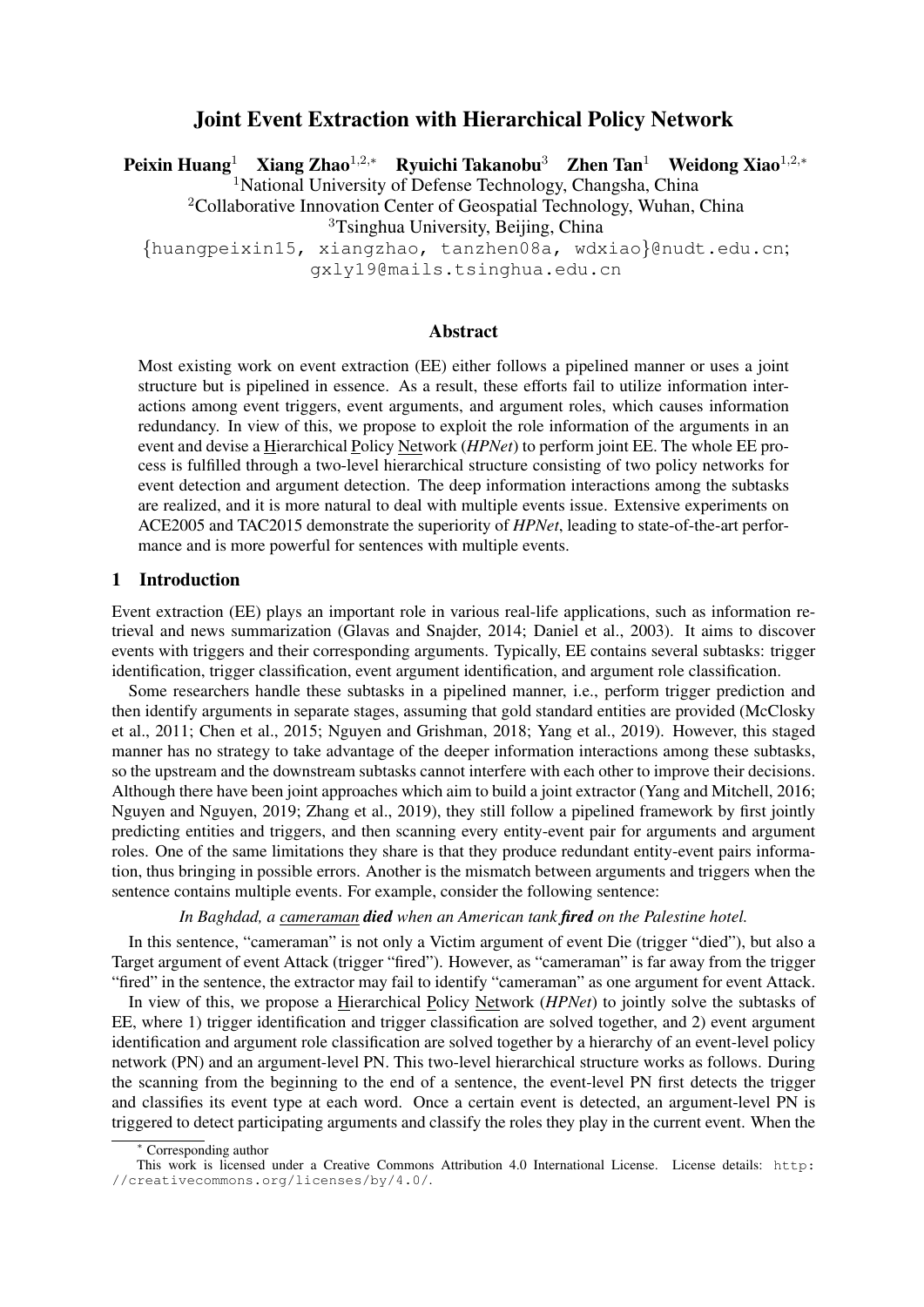argument-level process under this event is finished, the event-level PN continues its scan to search for other events in the sentence until it scans to the end. The learning of the EE subtasks is formulated as a sequential decision problem, which can be addressed by policy gradient method [\(Sutton et al., 1999\)](#page-10-3).

HPNet realizes deep information interactions among the subtasks by passing state representations and rewards in the two-level hierarchical structure: the event-level PN passes fine-grained semantic information to the argument-level PN through state representations when triggering it, and the argumentlevel PN passes rewards back to the event-level PN to convey how well it is completed. Besides, the event scheme information from the event-level decision also benefits the argument-level decision. As HPNet uses a hierarchical structure to detect the event first and then identify its participating arguments, redundant information and the mismatch issues can be potentially avoided.

To sum up, our main contribution is at least three-fold: (1) To our knowledge, this is the first work applying policy network, a deep reinforcement learning method, to extract event. (2) We utilize a twolevel hierarchical structure to realize joint EE. With well-designed state representations, rewards, and an event scheme retrieval table, this structure fully explores the deep information interactions among EE subtasks and addresses the multiple events and mismatch issues. (3) We design comprehensive experiments on the widely used ACE2005 and TAC2015 datasets. The experimental results show that our method *HPNet* significantly outperforms other state-of-the-art methods, especially in dealing with multiple events.

This paper proceeds as follows. First, we discuss the work that is related to pipelined EE, joint EE, and policy network ([§2\)](#page-1-0). Next, we present *HPNet*, a two-level policy network-based structure that contains a hierarchy of an event-level PN and an argument-level PN, followed with their hierarchical training details ([§3\)](#page-2-0). Then we describe the experiments on two benchmark datasets ACE2005 and TAC2015, followed by the results and discussions ([§4\)](#page-5-0). We finish with a conclusion of the paper ([§5\)](#page-9-3).

## <span id="page-1-0"></span>2 Related Work

Pipelined Event Extraction The early work on EE has focused on the pipelined approach, which performs the subtasks of EE in separate stages [\(McClosky et al., 2011;](#page-10-0) [Chen et al., 2015;](#page-9-2) [Nguyen and](#page-10-1) [Grishman, 2018\)](#page-10-1). They either rely on manually designed features or use convolutional neural networks (CNNs) to construct completely separate classifiers for trigger labeling and argument role classification, regarding entities as being provided by external annotators.

Recently, some methods extract entities and events to utilize the dependency of these two subtasks. Above work exploits different structured prediction methods, including Markov Logic Networks [\(Poon](#page-10-4) [and Vanderwende, 2010\)](#page-10-4), dual decomposition [\(Riedel and McCallum, 2011\)](#page-10-5), structured perceptron [\(Li](#page-10-6) [et al., 2013\)](#page-10-6) and attention-based graph CNN [\(Liu et al., 2018\)](#page-10-7). Some other methods develop inference models for events and argument roles, including structured predictions with Markov Logic [\(Riedel et al.,](#page-10-8) [2009\)](#page-10-8) and parameter sharing [\(Sha et al., 2018\)](#page-10-9). However, the above studies are limited to modeling only two subtasks, either assuming the golden annotations for other subtasks or simply ignoring them.

Joint Event Extraction There have been efforts towards joint modeling of event triggers, event types, arguments, and argument roles. [Yang and Mitchell \(2016\)](#page-11-1) consider information interactions among these subtasks through a two-stage framework, in which the k-best outputs of triggers and entities are first selected, and re-ranking is then used for joint inference. [Nguyen and Nguyen \(2019\)](#page-10-2) propose to share common encoding layers to enable the information sharing, and decode the event triggers, arguments, and roles separately. [Zhang et al. \(2019\)](#page-11-2) use transition systems for the dependency parsing of the input sentence and decode the labels for subtasks with score ranking. However, as mentioned in Section [1,](#page-0-0) these methods follow a pipelined decoding order, which makes them face the information redundancy and the mismatch problem. Moreover, they all strongly rely on the annotations of training data.

Policy Network Policy network is one of the most important deep reinforcement learning methods, which has been frequently witnessed in recent information extraction work. [Zhang et al. \(2018\)](#page-11-3) employs PN for structure discovery in sentence representations prepared for the downstream text classification. [Qin et al. \(2018\)](#page-10-10) propose a policy network-based distant supervision relation extraction method in which they use PN to define a policy for redistribution of false positives. [Feng et al. \(2018\)](#page-9-4) use PN to construct an instance selector to obtain a weak supervision signal for relation classification from noisy data. [Takanobu et al. \(2019\)](#page-10-11) propose to apply hierarchical reinforcement learning to relation extraction task,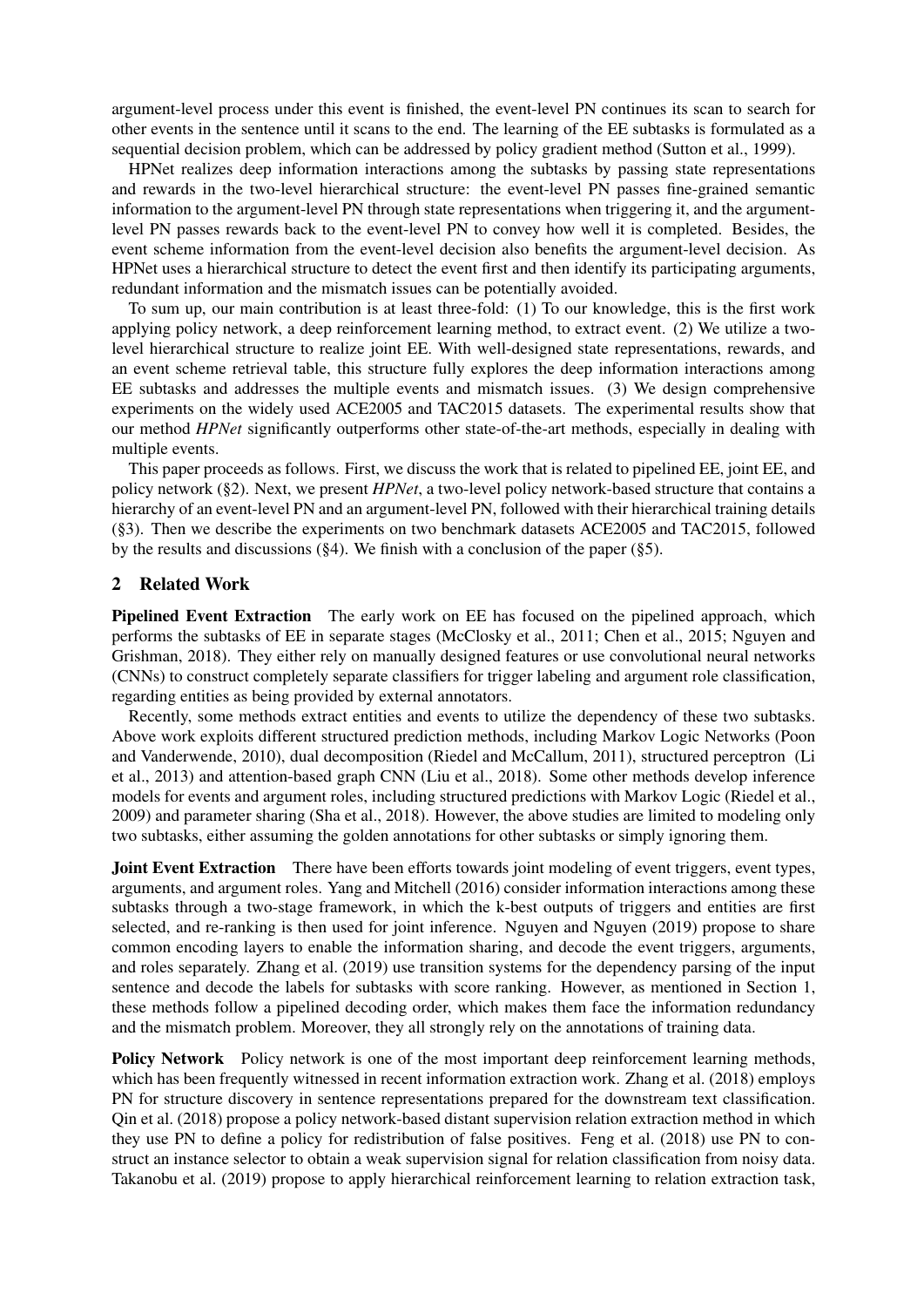input sentence A cameraman died when an ... fired on the Palestine hotel.



<span id="page-2-1"></span>Figure 1: An example of EE process by *HPNet* on a sentence containing two events (Die and Attack). The straight arrow indicates the event-level and the argument-level process. The curved arrow marks a transition between the event-level and the argument-level process.  $O_3$  indicates the event-level option (Die) for word "died" at time step 3, while  $A_5$  is the argument-level action (B-Victim) for word "cameraman" at time step 5 under the event-level option  $O_3$ .

which gives highly competitive results. To the best of our knowledge, we are the first to incorporate a hierarchical policy network for event extraction task.

## <span id="page-2-0"></span>3 Hierarchical Policy Network

### 3.1 Overview

We introduce a reward-driven, policy-based method *HPNet* to hierarchically detect events and their participating arguments. As shown in Figure [1,](#page-2-1) given a sentence, *HPNet* realizes the entire extraction process as follows. As the agent scans this sentence sequentially, the event-level PN keeps following a policy to sample an option (indicating a non-trigger word or a trigger with a specific event type) at each time step. Once a certain event is detected, the agent transfers to the argument-level PN and follows a policy to select an action (assigning an exact argument tag). When the agent finishes its scanning for participating arguments under the current event, it scans the rest of the sentence for other events. Since a reward can be computed once the option/action is sampled, the process can be naturally addressed by policy gradient method [\(Sutton et al., 1999\)](#page-10-3). By detecting an event first and then detecting participating arguments for that event, our method can achieve effective EE even when multiple events exist.

### 3.2 Event-level Policy Network

Given the input sentence  $S = w_1, w_2, ..., w_L$ , the event-level PN aims to detect the event type that the trigger word  $w_i$  triggers. Specifically, at the current word/step t, the policy network adopts a stochastic policy  $\mu$  over options and uses rewards to guide the policy learning. It samples an option with the probability at the current state whose representation is history-dependent. We briefly introduce option, state, policy, and reward as follows:

**Option** The event-level option  $o_t^e$  is sampled from an option set  $O^e = \{NE\} \cup \mathcal{E}$ , where NE indicates non-trigger word and  $\mathcal E$  is the event type set, which is predefined in the dataset, indicating which type the current trigger is triggering.

**State** The state  $\mathbf{s_t}^e \in S^e$  of the event-level process is history-dependent, encoding the previous environment as well as the current input.  $s_t^e$  is the concatenation of 1) the state  $s_{t-1}$  from the last time step (where  $s_{t-1} = s_{t-1}^e$  if the agent launches an event-level PN at time step  $t-1$ , otherwise  $s_{t-1} = s_{t-1}^r$ ), 2) the event type vector  $\mathbf{v_t}^e$  which is learned from the latest option  $o_t^e$  $t_t^{e}$  that satisfies  $o_t^e$  $t_i^e \in \mathcal{E}$  and 3) the hidden state vector  $h_t$  over the current input word embedding  $w_t$ , represented by:

<span id="page-2-3"></span>
$$
\mathbf{s_t}^e = \mathbf{s_{t-1}} \oplus \mathbf{v_t}^e \oplus \mathbf{h_t},\tag{1}
$$

We obtain the hidden state vector  $h_t$  through a sequential word-level Bi-LSTM:

<span id="page-2-2"></span>
$$
\mathbf{h}_{t} = \overrightarrow{\mathbf{h}_{t}} \oplus \overleftarrow{\mathbf{h}_{t}}, \n\overrightarrow{\mathbf{h}_{t}} = \overrightarrow{LSTM}(\overrightarrow{\mathbf{h}_{t-1}}, \mathbf{w}_{t}), \n\overleftarrow{\mathbf{h}_{t}} = \overleftarrow{LSTM}(\overleftarrow{\mathbf{h}_{t+1}}, \mathbf{w}_{t}).
$$
\n(2)

Finally, we use MLP to represent the state as a continuous real-valued vector  $F^e(\mathbf{s_t}^e)$ .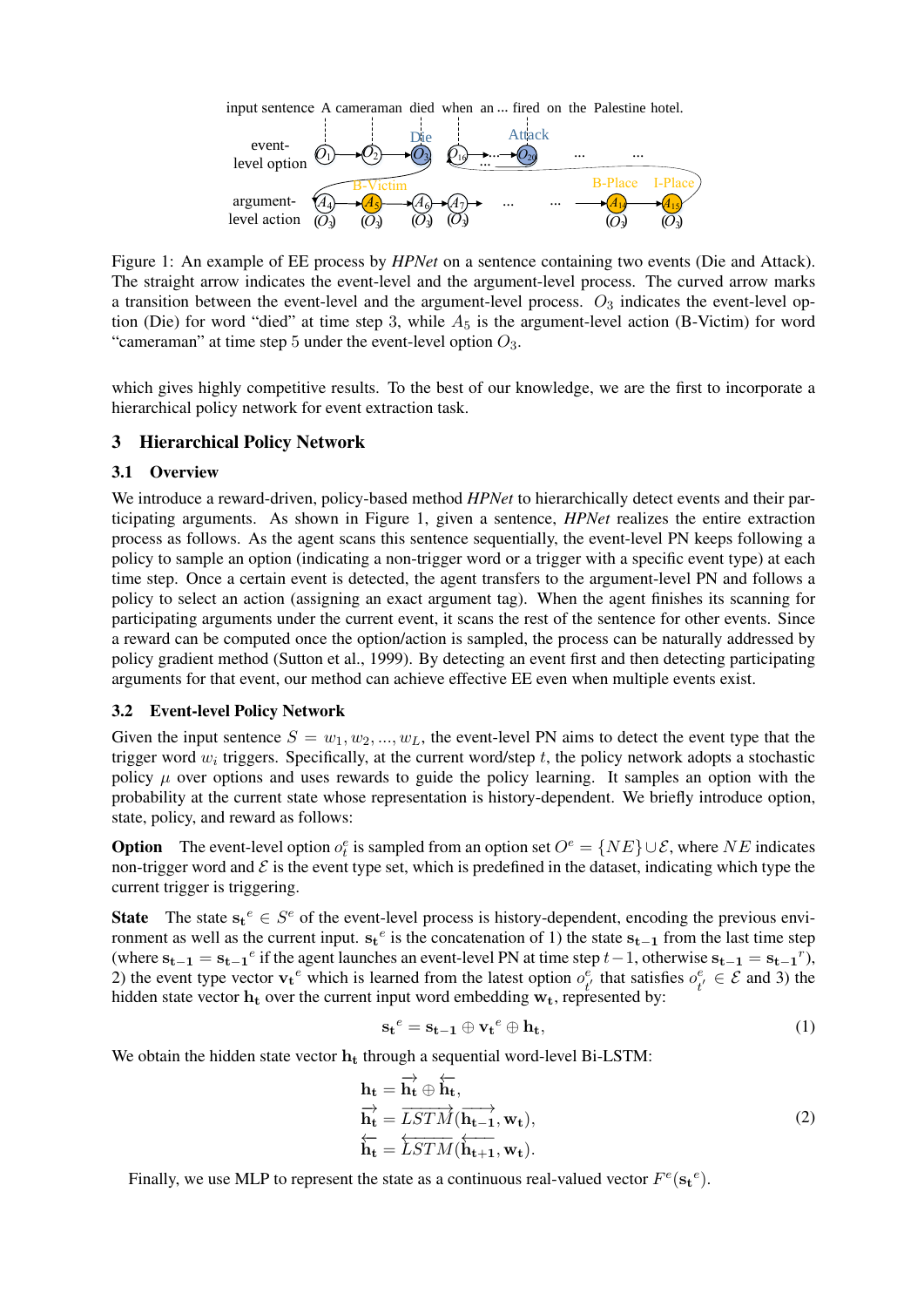| Event Types | <b>Event Argument Roles</b>                                         |
|-------------|---------------------------------------------------------------------|
| Attack      | Attacker, Target, Instrument, Place, Time-*                         |
| Die         | Agent, Victim, Instrument, Place, Time-*                            |
| Phone-Write | Entity, Place, Time-*                                               |
| Sue         | Adjudicator, Crime, Defendant, Plaintiff, Prosecutor, Place, Time-* |

<span id="page-3-1"></span>Table 1: Event scheme table which specifies the possible argument roles for each event type. Take 4 event types as examples. Time-\* means argument roles related to time, such as Time-Within, Time-Before.

**Policy** The stochastic policy for event detection over the possible options  $\mu : S^e \to O^e$  samples an option  $o_t^e \in O^e$  according to a probability distribution:

<span id="page-3-0"></span>
$$
\mu(o_t^e | \mathbf{s_t}^e) = softmax(\mathbf{W}^e F^e(\mathbf{s_t}^e) + \mathbf{b}^e),
$$
\n(3)

where  $\mathbf{W}^e$  and  $\mathbf{b}^e$  are the parameters,  $F^e(\mathbf{s_t}^e)$  is the state feature vector. During training, the option is sampled according to the probability in Eq [3.](#page-3-0) During test, the option with the maximal probability will be chosen (i.e., $o_t^e* = \arg \max_{o^e} \mu(o^e | s_t^e)$ ).

Reward An intuition of rewards is that the event-level PN ultimately aims to recognize and categorize events, viewing triggers as intermediate results. Once an event-level option  $o_t^e$  is sampled, the agent will receive an instant reward which estimates the short-term return under option  $o_t^e$ . The instant reward is computed by consulting the gold-standard event type annotations  $S_t^e$  of sentence S:

$$
r_t^e = sgn(o_t^e = S_t^e) \cdot I(NE) + \alpha \cdot sgn(o_t^e = S_t^e) \cdot (1 - I(NE)),\tag{4}
$$

where  $sgn(\cdot)$  is the sign function,  $I(NE)$  is a switching function which distinguishes the reward of the trigger and the non-trigger word:

<span id="page-3-2"></span>
$$
I(NE) = \begin{cases} 1 & \text{if } o_t^e \neq NE \\ 0 & \text{if } o_t^e = NE, \end{cases}
$$
 (5)

and  $\alpha$  is a bias weight. The smaller  $\alpha$  ( $\alpha$  < 1) is, the less reward on non-trigger words, which will prevent the model from learning a trivial policy to predict all words as NE (non-trigger words).

The transition of the event-level PN depends upon option  $o_t^e$ . If  $o_t^e = NE$  at a time step, the agent will continue at a new event-level PN state. Otherwise, a specific event is detected, and the agent will launch a new subtask and transfer to the argument-level PN to detect participating arguments of this event. Hence, the agent starts the argument-level options with an event-initialized state. It will not transfer to the eventlevel PN until all the argument-level options under the current event  $o_t^e$  are finished. The event-level options are sampled until the option of the last word in S. When the agent finishes all the event-level options, it receives a terminal reward  $r_{ter}^e$ . The sentence-level event detection performance defines this delayed reward at the terminal state:

<span id="page-3-3"></span>
$$
r_{ter}^e = F_1(S),\tag{6}
$$

where  $F_1(\cdot)$  represents F1 scores which is the harmonic mean of sentence-level *precision* and *recall* of event detection results.

### 3.3 Argument-level Policy Network

Once a specific event is detected at a time step  $t'$  (i.e.,  $o_t^e$ )  $t_i^e \in \mathcal{E}$ ), the agent transfers to the argument-level PN to predict the role that each argument plays under the event  $o_t^e$  $t_i^e$ . Specifically, at each word/step t, the argument-level PN adopts a stochastic policy  $\pi$  over actions and uses rewards to guide the learning for participating arguments as well as their roles under the current event. To pass more fine-grained event information for the argument decision, the option  $o_t^e$  $t_i^e$  as well as the state representation  $s_t^e$  from the event-level process are taken as additional inputs throughout the whole argument-level process. We introduce action, state, policy and reward as follows: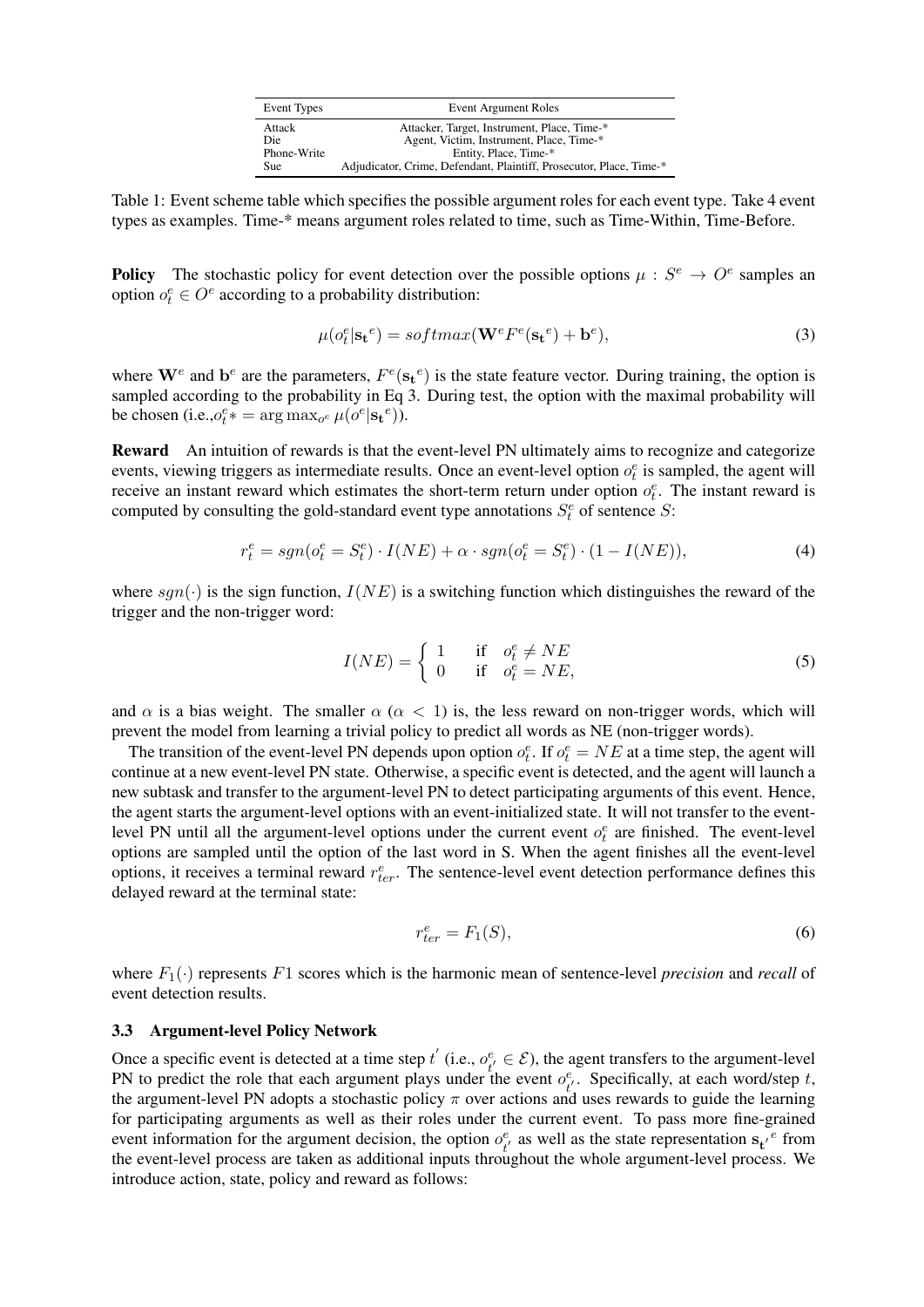|                                                                                               | A (cameraman) died when an (American tank) fired on the (Palestine Hotel). |  |  |  |  |  |
|-----------------------------------------------------------------------------------------------|----------------------------------------------------------------------------|--|--|--|--|--|
| tags for event Die NR B Victim NR NR NR O O NR NR NR B Place 1 Place                          |                                                                            |  |  |  |  |  |
| tags for event Attack NR B Tanget NR NR NR B Instrument 1 Instrument NR NR NR B Place 1 Place |                                                                            |  |  |  |  |  |

<span id="page-4-0"></span>Figure 2: Examples of argument tags under different moments for the sentence in Section [1.](#page-0-0) "cameraman" and "Palestine hotel" are both participating arguments in event Die and Attack, while "cameraman" has different roles under distinct events. Also, "American tank" is a participating argument of event Attack but is irrelevant with event Die. As a result, both "cameraman" and "American tank" have different tags under different moments.

Action The argument-level action  $a_t^r$  is to assign an argument tag to the current word.  $a_t^r$  is selected from an action space  $A^r = (\{B, I\} \times \mathcal{R}) \cup \{O, NR\}$ , where  $B/I$  represents the position information (Begin, Inside) of a word in an argument, O tags arguments unrelated to the current event,  $\mathcal R$  is a predefined argument role set in the dataset and  $NR$  tags non-argument words. Note that, the same argument may be assigned with different tags depending on distinct event types concerned at the moment. In this way, multiple events and mismatch issues can be naturally solved. We use Figure [2](#page-4-0) to illuminate.

Then we take advantage of the event scheme information, which specifies each event type's possible argument type to filter the action space. Event schema describes the specific argument roles for each event type, as shown in Table [1.](#page-3-1) [Ding et al. \(2018\)](#page-9-5) uses an event scheme to build a mask matrix to filter out irrelevant argument roles. Inspired by their work, we devise a predefined event scheme retrieval table  $R^{|\mathcal{E}| \times |\mathcal{R}|}$  to narrow down the argument role set R. Finally, the filtered action space  $A^r = (\{B, I\} \times$  $R[o^e]$  $\binom{e}{t}$   $\cup$  {O, NR}. A motivation for this event scheme retrieval table is that the implicit argument information from the event-level decision can be fully utilized. Besides, by this retrieval table, the action space is narrowed down, enabling a more efficient agent.

**State** The state  $\mathbf{s_t}^r \in S^r$  of the argument-level process is also history-dependent, encoding the previous environment, the initial event environment and the current input.  $\mathbf{s_t}^r$  is represented by the concatenation of 1) the state  $s_{t-1}$  from previous time step (where  $s_{t-1}$  may be a state either from the event-level PN or the argument-level PN), 2) the argument tag vector  $\mathbf{v_t}^r$  which is a learnable embedding of the action  $a_{t-1}^r$ , 3) the event state representation  $G^e(\mathbf{s_t}^i)^e$  and 4) the hidden vector  $\mathbf{h_t}$  obtained from the similar Bi-LSTM in Eq. [2,](#page-2-2) as follows:

<span id="page-4-3"></span>
$$
\mathbf{s_t}^r = \mathbf{s_{t-1}} \oplus \mathbf{v_t}^r \oplus G^e(\mathbf{s_{t'}}^e) \oplus \mathbf{h_t},\tag{7}
$$

The state is then represented as a real-valued vector  $F^r(\mathbf{s_t}^r)$  with MLP.

**Policy** With event type  $o^e_i$  $t_t^e$  as an additional input, the stochastic policy for argument detection over actions  $\pi: S^r \to A^r$  selects an action  $a_t^r$  according to a probability distribution:

<span id="page-4-4"></span>
$$
\pi(a_t^r | \mathbf{s_t}^r; o_{t'}^e) = softmax(\mathbf{o_t'}^e \mathbf{W}^r F^r(\mathbf{s_t}^r) + \mathbf{b}^r),
$$
\n(8)

<span id="page-4-2"></span>
$$
\mathbf{o}_{t'}^{\ e} = \mathbf{W}_{\mu} [o_{t'}^{e}], \tag{9}
$$

where  $W^r$  and  $b^r$  are the parameters,  $F^r(s_t)^r$  is the argument-level state feature vector,  $o_t^e$  is the representation of the event  $o_t^e$  $t_t^e$  and  $\mathbf{W}_{\mu}$  is an array of  $|\mathcal{E}|$  matrices. During training and test, the actions will be sampled in the similar way as the options of event-level PN.

**Reward** Once an argument-level action  $a_t^r$  is selected, the agent will receive an instant reward  $r_t^r$ , provided by consulting the gold argument annotation  $S_t^r(o_t^e)$  $t(t)$  conditioned on the predicted event type  $o^e_{\mu}$  $t^{e-1}_{t}$  $t^{e-1}_{t}$  $t^{e-1}_{t}$ . The reward is computed as below:

$$
r_t^r = sgn(a_t^r = S_t^r(o_{t'}^e)) \cdot I(NR) + \beta \cdot sgn(a_t^r = S_t^r(o_{t'}^e)) \cdot (1 - I(NR)),\tag{10}
$$

<span id="page-4-1"></span><sup>&</sup>lt;sup>1</sup>There we assume that the event  $o_{t'}^e$  is correctly predicted. Otherwise, all the argument-level rewards will be set to 0.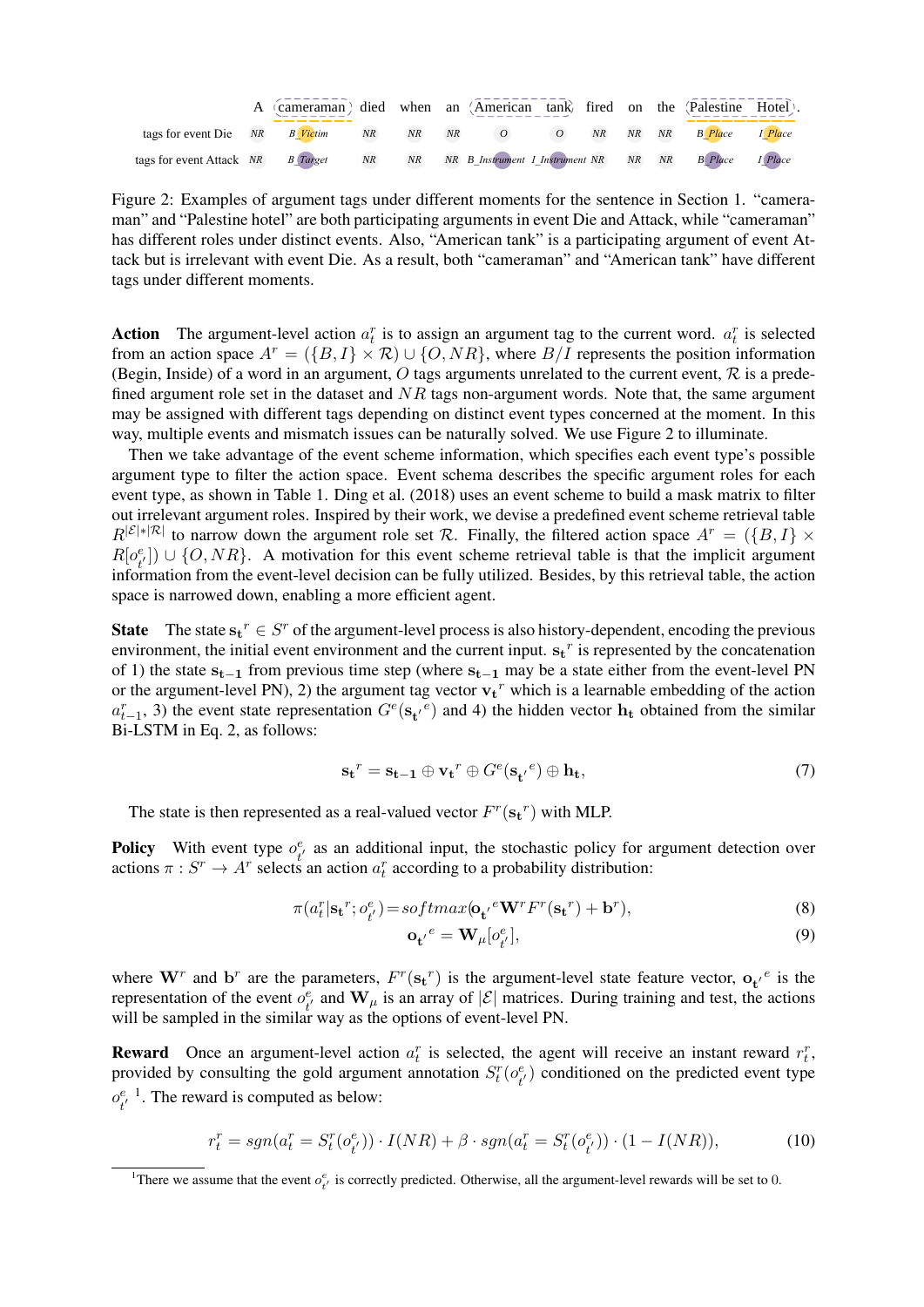| <b>Dataset</b>        | ACE2005 TAC2015 |     |
|-----------------------|-----------------|-----|
| Event types           | 33              | 38  |
| Role types            | 28              |     |
| Training documents    | 529             | 132 |
| Development documents | 30              | 26  |
| Test documents        | 40              | 202 |

<span id="page-5-1"></span>Table 2: Statistics of the datasets.

where  $I(NR)$  is a switching function which distinguishes the reward of argument and non-argument word:

$$
I(NR) = \begin{cases} 1 & \text{if } a_t^r \neq NR \\ 0 & \text{if } a_t^r = NR, \end{cases}
$$
 (11)

and  $\beta$  is a bias weight. The smaller  $\beta$  ( $\beta$  < 1) means the less reward on the non-argument word, preventing the agent from learning a trivial policy to select all the actions as NR.

The actions are selected until the action of the last word. When the agent finishes all the argument-level actions under the current event  $o_t^e$  $t^{e}_{t}$ , it receives a terminal reward  $r_{ter}^{r}$ :

<span id="page-5-2"></span>
$$
r_{ter}^r = \begin{cases} 1 & \text{if } a_t^r = S_t^r(o_{t'}^e), \forall t \ under \ o_{t'}^e \\ -1 & \text{else.} \end{cases}
$$
 (12)

### 3.4 Hierarchical Training

To optimize the event-level PN and the argument-level PN, we aim to maximize the expected cumulative discounted rewards from the option and action that the agent samples following the event-level policy  $\mu(*)$  and the argument-level policy  $\pi(*)o_{t'}$  at each time step t, which can be computed as follows:

$$
J(\Theta^e) = \mathbb{E}_{\mathbf{s}^e, o^e, r^e \sim \mu(o^e | \mathbf{s}^e)}[\Sigma_{k=t}^{T^e} \gamma^{k-t} r_k^e],
$$
  
\n
$$
J(\Theta^r; o^e_{t'}) = \mathbb{E}_{\mathbf{s}^r, a^r, r^r \sim \pi(a^n | \mathbf{s}^n; o^e_{t'})}[\Sigma_{k=t}^{T^r} \gamma^{k-t} r_k^n],
$$
\n(13)

where  $\gamma \in [0,1]$  is a discount rate,  $T^e$  is the total time steps that the event-level process takes before it terminates and  $T<sup>r</sup>$  is the ended time step of the argument-level process.

We then decompose the cumulative rewards as:

$$
R^{e}(\mathbf{s}_{\mathbf{t}}^{e}, o_{t}^{e}) = \mathbb{E}[\gamma^{N} R^{e}(\mathbf{s}_{\mathbf{t}+\mathbf{N}}^{e}, o_{t+N}^{e}) + \sum_{j=0}^{N-1} \gamma^{j} r_{t+j}^{e} |\mathbf{s}_{\mathbf{t}}^{e}, o_{t}^{e}],
$$
  
\n
$$
R^{r}(\mathbf{s}_{\mathbf{t}}^{r}, a_{t}^{r}; o_{t'}^{e}) = \mathbb{E}[\gamma R^{r}(\mathbf{s}_{\mathbf{t}+\mathbf{1}}^{r}, a_{t+1}^{r}; o_{t'}^{e}) + r_{t}^{r} |\mathbf{s}_{\mathbf{t}}^{r}, a_{t}^{r}],
$$
\n(14)

where N is the time steps that the argument-level process continues under option  $o_t^e$ , so the next option of the agent is  $o_{t+N}$ . If  $o_t^e = NE$ , then  $N = 1$ .

The optimization is achieved by using policy gradient method [\(Sutton et al., 1999\)](#page-10-3) and the REIN-FORCE algorithm [\(Williams, 1992\)](#page-11-4), which updates parameters with the following stochastic gradients:

<span id="page-5-3"></span>
$$
\nabla_{\Theta^e} J(\Theta^e) = \mathbb{E}_{\mathbf{s}^e, o^e, r^e \sim \mu(o^e | \mathbf{s}^e)} [R^e(\mathbf{s_t}^e, o_t^e) \nabla_{\Theta^e} \log \mu(o^e | \mathbf{s}^e)],
$$
  
\n
$$
\nabla_{\Theta^r} J(\Theta^r; o_{t'}^e) = \mathbb{E}_{\mathbf{s}^r, a^r, r^r \sim \pi(a^r | \mathbf{s}^r; o_{t'}^e)} [R^r(\mathbf{s_t}^r, a_t^r; o_{t'}^e) \nabla_{\Theta^r} \log \pi(a^r | \mathbf{s}^r; o_{t'}^e)].
$$
\n(15)

We describe the entire training process of *HPNet* in Appendix A.

### <span id="page-5-0"></span>4 Experiments

#### 4.1 Experimental Setup

Datasets and Evaluations We perform evaluation on two standard datasets: Automatic Content Extraction program of 2005 (ACE2005) and Event Nugget data of TAC 2015 (TAC2015) [\(Mitamura et al.,](#page-10-12) [2015\)](#page-10-12). They contain text documents from a variety of sources, such as newswire reports and discussion forums. While ACE2005 provides annotations for all subtasks involved (event triggers and event arguments), TAC2015 provides only annotations for event triggers. For ACE2005, we use the same setup as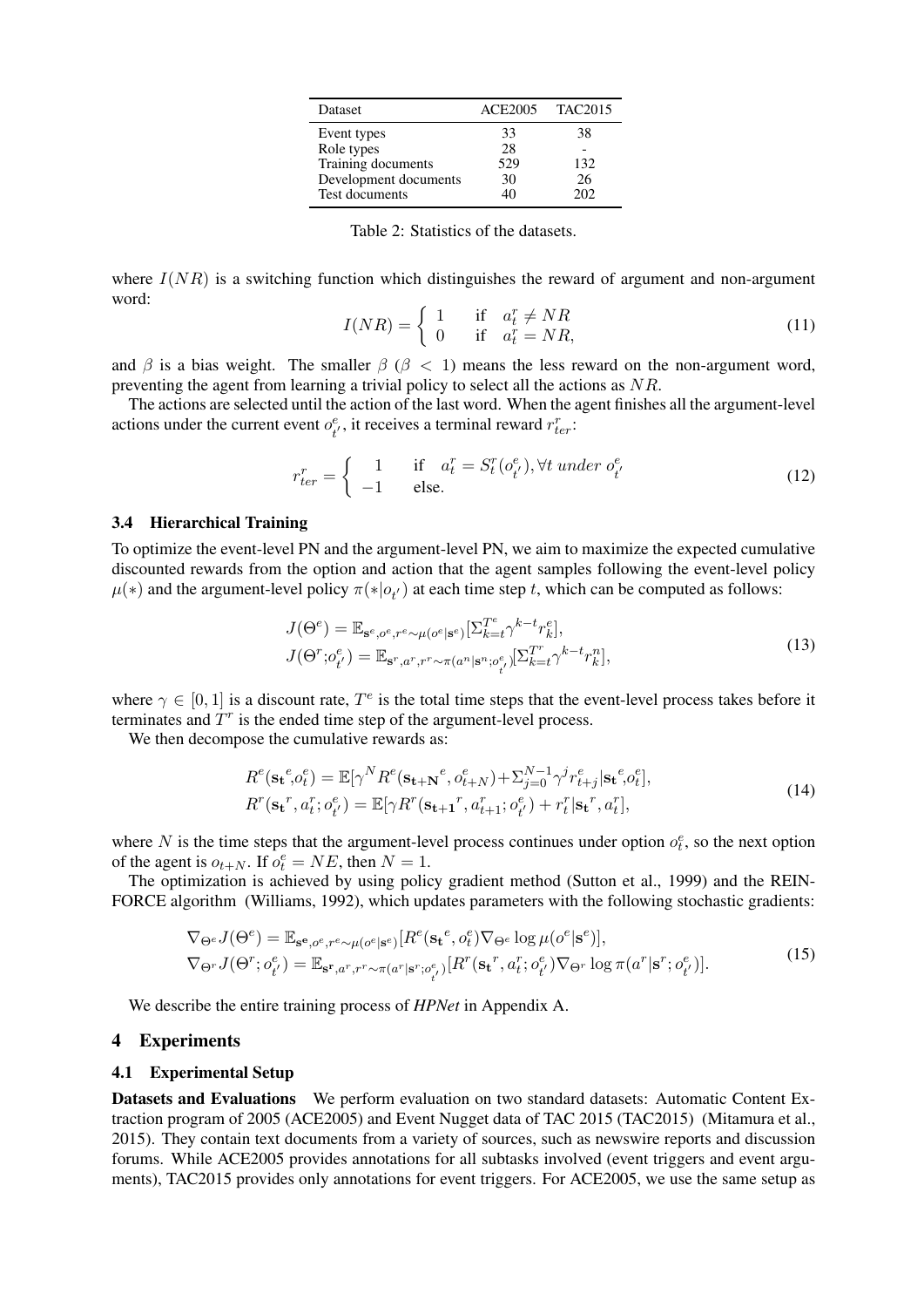|                                                  | <b>ACE2005</b> |                                         |       |                |           |       |                                                              |                |         | <b>TAC2015</b>                         |                          |       |                                         |           |       |           |           |       |
|--------------------------------------------------|----------------|-----------------------------------------|-------|----------------|-----------|-------|--------------------------------------------------------------|----------------|---------|----------------------------------------|--------------------------|-------|-----------------------------------------|-----------|-------|-----------|-----------|-------|
| Event Trigger<br>Model<br>Identification $(\% )$ |                | Event Trigger<br>Classification $(\% )$ |       | Event Argument |           |       | Argument Role<br>Identification $(\%)$ Classification $(\%)$ |                |         | Event Trigger<br>Identification $(\%)$ |                          |       | Event Trigger<br>Classification $(\% )$ |           |       |           |           |       |
|                                                  | P              | R                                       | $F_1$ | P              | R         | $F_1$ | P                                                            | R              | $F_{1}$ | $\boldsymbol{P}$                       | R                        | $F_1$ | P                                       | R         | $F_1$ | P         | R         | $F_1$ |
| StagedMaxent                                     |                | 73.1 65.4                               | 69.0  |                | 70.1 63.3 | 66.5  |                                                              | 75.0 20.3      | 31.9    |                                        | 71.0 19.3                | 30.3  | 69.7                                    | 46.8      | 56.0  | 65.4 44.5 |           | 53.0  |
| TwoStageBeam 74.8 60.7                           |                |                                         | 67.0  | 72.8 53.7      |           | 61.8  |                                                              | 73.9 27.1      | 39.7    |                                        | 66.9 25.5                | 36.9  |                                         | 72.1 43.8 | 54.5  |           | 66.041.6  | 51.0  |
| <b>DMCNN</b>                                     |                | 79.6 67.2                               | 72.9  |                | 74.3 62.9 | 68.1  |                                                              | 69.1 51.8      | 59.2    |                                        | 62.845.0                 | 52.4  |                                         | 77.4 48.7 | 59.8  | 71.345.8  |           | 55.8  |
| $dbRNN^*$                                        |                |                                         |       |                |           | 69.6  |                                                              | $\overline{a}$ | 57.2    | ٠                                      | $\overline{\phantom{a}}$ | 50.1  |                                         |           |       |           |           |       |
| JMEE-NP                                          |                | 78.5 71.3                               | 74.7  |                | 74.1 69.1 | 71.5  |                                                              | 62.3 53.5      | 57.6    |                                        | 58.947.3                 | 52.5  |                                         | 74.3 51.4 | 60.8  | 69.747.0  |           | 56.1  |
| JointTransition 76.2 75.7                        |                |                                         | 75.9  |                | 74.0 73.7 | 73.8  |                                                              | 59.6 56.3      | 57.9    |                                        | 54.3 51.8                | 53.0  |                                         | 73.8 56.4 | 63.9  | 68.3 53.0 |           | 59.7  |
| $TAC2015Best^*$                                  |                |                                         |       |                |           |       |                                                              |                |         |                                        |                          | ٠     |                                         | 82.0 52.0 | 63.7  | 75.247.7  |           | 58.4  |
| <b>HPNet</b>                                     |                | 81.3 77.2                               | 79.2  | 80.1 75.7      |           | 77.8  |                                                              | 70.2 53.8      | 60.9    |                                        | 64.6 50.7                | 56.8  |                                         | 78.2 55.6 | 65.0  |           | 70.9 54.8 | 61.8  |

<span id="page-6-3"></span>Table 3: Main results on the ACE2005 and TAC2015. The comparison between *HPNet* and *JointTransition* is significant with  $p < 0.05$ .  $\star$  indicates the results adapted from the original paper. For TAC2015, "Event Trigger Identification" corresponds to the "Span" metric and "Event Trigger Classification" corresponds to the "Type" metric reported in official evaluation (cf. Section [4.2](#page-6-0) for detailed analysis).

[Liu et al. \(2018\)](#page-10-7). For TAC2015, we use the official training and test sets, and manually reserve some documents in the training set for development. Descriptive statistics of two datasets are provided in detail in Table [2.](#page-5-1) We utilize the Stanford CoreNLP toolkit  $2$  to do the preprocessing for the sentences (i.e., POS tagging, chunking, and dependency parsing).

We follow standard evaluation criteria for events and arguments [\(Ji and Grishman, 2008\)](#page-10-13). A trigger is correct if its span and event type match a reference trigger. An argument is correct if its span, event type and role type match a reference argument. Our evaluations report the identification and classification of event triggers and arguments. An event trigger or argument is correctly identified if its offsets match a reference trigger or argument, and correctly classified if there is an additional match in event type or role. We report micro-averaged *Precision* (*P*), *Recall* (*R*) and *F1 score* (*F1*) in all evaluations.

Parameters and Training Details All hyper-parameters are tuned on the development set. The word embeddings are pre-trained by Glove algorithm [\(Pennington et al., 2014\)](#page-10-14). The vectors of event type and argument tag are initialized randomly. The bias weight  $\alpha = 0.05$  in Eq. [4,](#page-3-2)  $\beta = 0.1$  in Eq. [10](#page-4-2) and the discount rate  $\gamma = 0.9$ .

Baselines We compare our method with several state-of-the-art methods, which can be divided into two categories: the pipelined methods and the jointly learning methods. For the pipelined methods, the entity candidates are obtained through a CRF entity extractor [\(Yang and Mitchell, 2016\)](#page-11-1). These methods include: (1) *StagedMaxent* is a typical feature-based two-stage approach that first detects event triggers and then event arguments [\(Yang and Mitchell, 2016\)](#page-11-1). (2) *TwoStageBeam* is a pipelined model with structure perception and global features [\(Li et al., 2013\)](#page-10-6). (3) *DMCNN* is the most successful pipelined model for EE, which uses dynamic multi-pooling convolutional neural networks [\(Chen et al., 2015\)](#page-9-2). The joint methods include: (4) *dbRNN* adds dependency bridges over Bi-LSTM for joint EE. It uses Stanford con-stituency parser <sup>[3](#page-6-2)</sup> to parse every sentence and takes predicted NP nodes as candidate arguments [\(Sha et](#page-10-9) [al., 2018\)](#page-10-9). (5) *JMEE-NP* is our reimplementation of *JMEE* [\(Liu et al., 2018\)](#page-10-7) method, which also takes NP nodes from Stanford constituency parser as candidate arguments. (6) *JointTransition* performs joint decoding for the subtasks using a neural transition-based method [\(Zhang et al., 2019\)](#page-11-2). This method currently has the state-of-the-art performance on the ACE2005 dataset. We also include: (7) *TAC2015Best* corresponds to reported results for [Hong et al. \(2015\)](#page-9-6) including semi-supervised learning, achieving the best performance in TAC2015 Evaluation.

## <span id="page-6-0"></span>4.2 Main Results

Table [3](#page-6-3) shows the results on ACE2005 and TAC2015. From the table, we observe that: (1) *HPNet* steadily outperforms all the baselines significantly. Compared with them, *HPNet* gains at least 4.0% absolute *F1 score* improvement in triggers, 3.8% in arguments on ACE2005, and at least 2.1 % absolute

<span id="page-6-1"></span><sup>2</sup><http://stanfordnlp.github.io/CoreNLP>

<span id="page-6-2"></span><sup>3</sup><https://nlp.stanford.edu/software/lex-parser.shtml>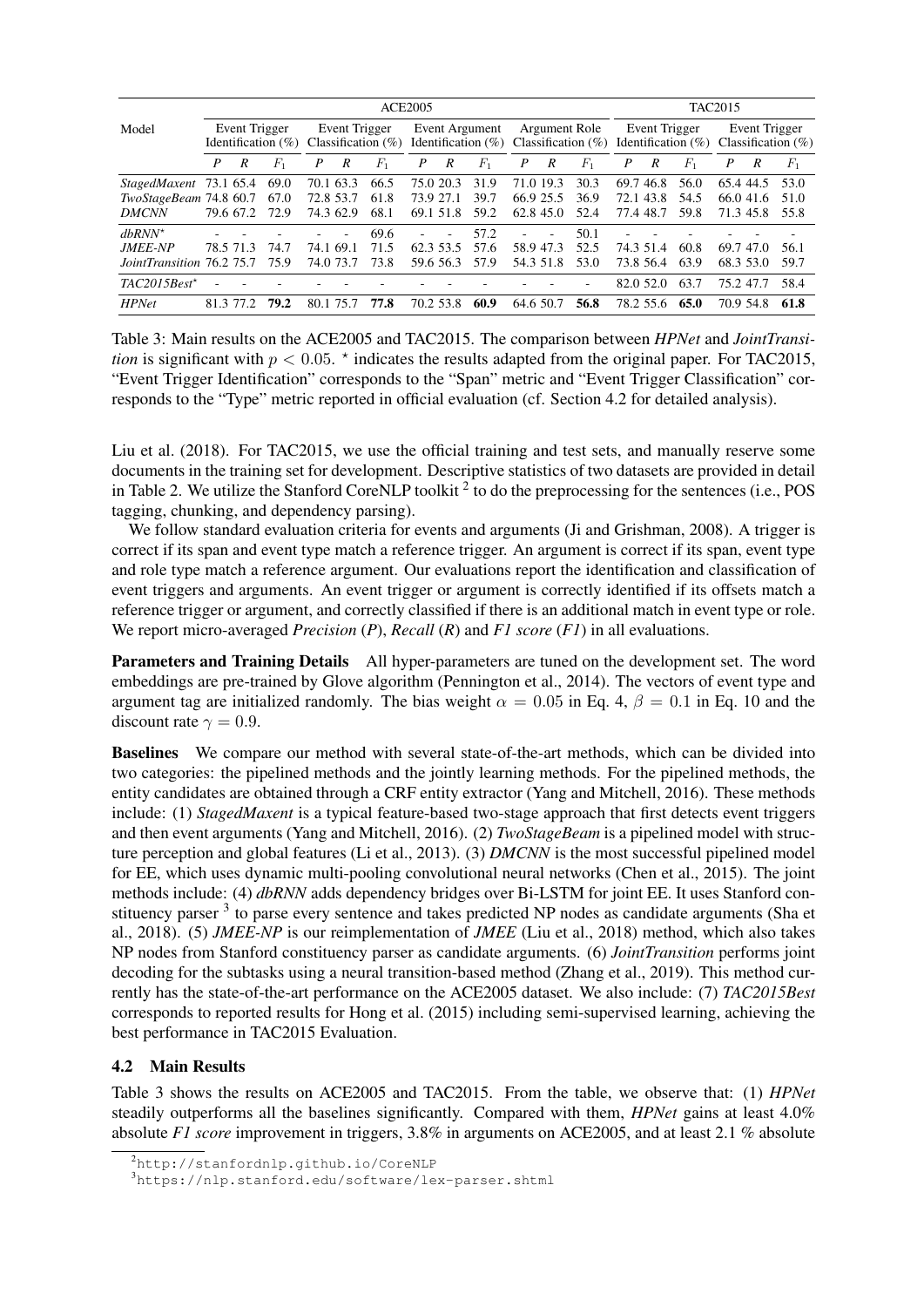| Model                 |      | $1/1(\%) 1/N(\%) 11(\%)$ |      |
|-----------------------|------|--------------------------|------|
| $Embedding+T$         | 68.1 | 25.5                     | 59.8 |
| <i>CNN</i>            | 72.5 | 43.1                     | 66.3 |
| <b>DMCNN</b>          | 74.3 | 50.9                     | 68.1 |
| <i>JMEE</i>           | 75.2 | 72.7                     | 73.7 |
| <b>HPNet-Argument</b> | 85.8 | 43.8                     | 72.0 |
| <b>HPNet</b>          | 83.7 | 73.6                     | 77.8 |

Stage Model  $A(\%) B(\%) all(\%)$ Event *Traditional* 68.8 14.3 61.2<br> *Reduced DMCNN* 70.7 33.1 64.9<br> *HPNet* **87.7 69.9 77.8** *Reduced DMCNN* 70.7 33.1 64.9 *HPNet* 87.7 69.9 77.8 Argument *Reduced DMCNN* 59.5 30.7 40.2 *Traditional* 58.5 22.2 34.6 *HPNet* 66.5 50.4 56.8

<span id="page-7-2"></span>Table 4: Event detection results on single event sentences (1/1) and multiple event sentences (1/N) (cf. Section [4.3](#page-7-0) for detailed analysis).

<span id="page-7-3"></span>Table 5: Event detection and argument detection results on clear sample (A) and new sample (B) (cf. Section [4.4](#page-7-1) for detailed analysis).

*F1 score* improvement in triggers on TAC2015, respectively. (2) Regarding argument detection, the joint system with predicted entity mentions (i.e., *dbRNN* with 57.2% and 50.1% for arguments and argument roles respectively) performs worse than that with perfect entity mentions (i.e., 67.7% and 58.7% for arguments and argument roles respectively in [Sha et al. \(2018\)](#page-10-9)). This is consistent with the significant performance drop of *JMEE-NP* compared to *JMEE* [\(Liu et al., 2018\)](#page-10-7) with gold entity mentions. Such evidence reveals that they rely heavily on entity annotations from external tools. However, our *HPNet* is significantly better than both methods with respect to all the *F1 scores* in Table [3,](#page-6-3) with no need for gold entity tagging. (3) In general, the joint systems outperform the pipelined systems on both datasets for all the subtasks, proving the advancement of joint modeling to some extend. (4) Compared with the current state-of-the-art method *JointTransition*, our *HPNet* gives a lower *Recall* in argument detection. The reason may be that the event type information from the event-level process limits arguments decision to some extent, especially with the event scheme retrieval table. Nevertheless, our HPNet can balance the *Precision* and *Recall*, and gains the highest *F1 score* with the hierarchical structure and policy network.

## <span id="page-7-0"></span>4.3 Effect of Hierarchical Structure

In this section, we prove our two-level hierarchical structure's effectiveness for building the deep interactions between events and arguments. We design a variant of *HPNet*, *HPNet-Argument* which removes the argument-level PN and only keeps the event-level PN. We investigate event detection performance and report the results of event trigger classification from the event-level PN. Moreover, to prove that HPNet could alleviate multiple events issue through hierarchical structure, we divide the test data (all) of ACE2005 into two parts (1/1 and 1/N) following the previous work [\(Chen et al., 2015\)](#page-9-2), where 1/1 means that only one event or one argument plays a role in one sentence, and 1/N contains all other cases. We perform evaluations on two test sets separately. Statistically, 27.3% of the sentences have multiple events, and 23.2% of arguments attend multiple events within one sentence in the test set.

Table [4](#page-7-2) shows the performance (*F1 score*) of *HPNet*, the variant, *DMCNN* and two baseline systems *Embedding+T* and *CNN* [\(Chen et al., 2015\)](#page-9-2). *Embedding+T* uses word embeddings and the traditional sentence-level features [\(Li et al., 2013\)](#page-10-6), while *CNN* is similar to DMCNN, except that it applies the standard pooling mechanism instead of the dynamic multi-pooling method. For comparison, we also include *JMEE* with gold entity mentions, which is the state-of-the-art system dealing with multiple events issue. From Table [4,](#page-7-2) we can see that our method achieves the best performance on both 1/N dataset and all. There is a significant performance drop (2.1%) of *HPNet* compared with *HPNet-Argument* on 1/1. The reason may be that, in 1/1 test set, the interactions between two policy networks have almost no influence on event detection as 1/1 has only sentences containing one event. However, comparing to the variant *HPNet-Argument*, our *HPNet* yields at least 29.8% improvement on 1/N, indicating that our two-level structure captures the interactions among the subtasks and event-level PN also benefits from the argument-level process. Moreover, our *HPNet* yields a substantial improvement over all baselines and the variant on 1/N dataset, implying that our structure can better capture the event type information and is more powerful in extracting multiple events. Therefore, our two-level hierarchical structure indeed enhances the information interactions among the subtasks and alleviates the multiple events issue.

### <span id="page-7-1"></span>4.4 Effect of Policy Network

In this section, we prove the policy network's effectiveness for improving the generalization ability of *HPNet*. We divide the triggers and arguments in the test data (all) of ACE2005 into two parts (A and B)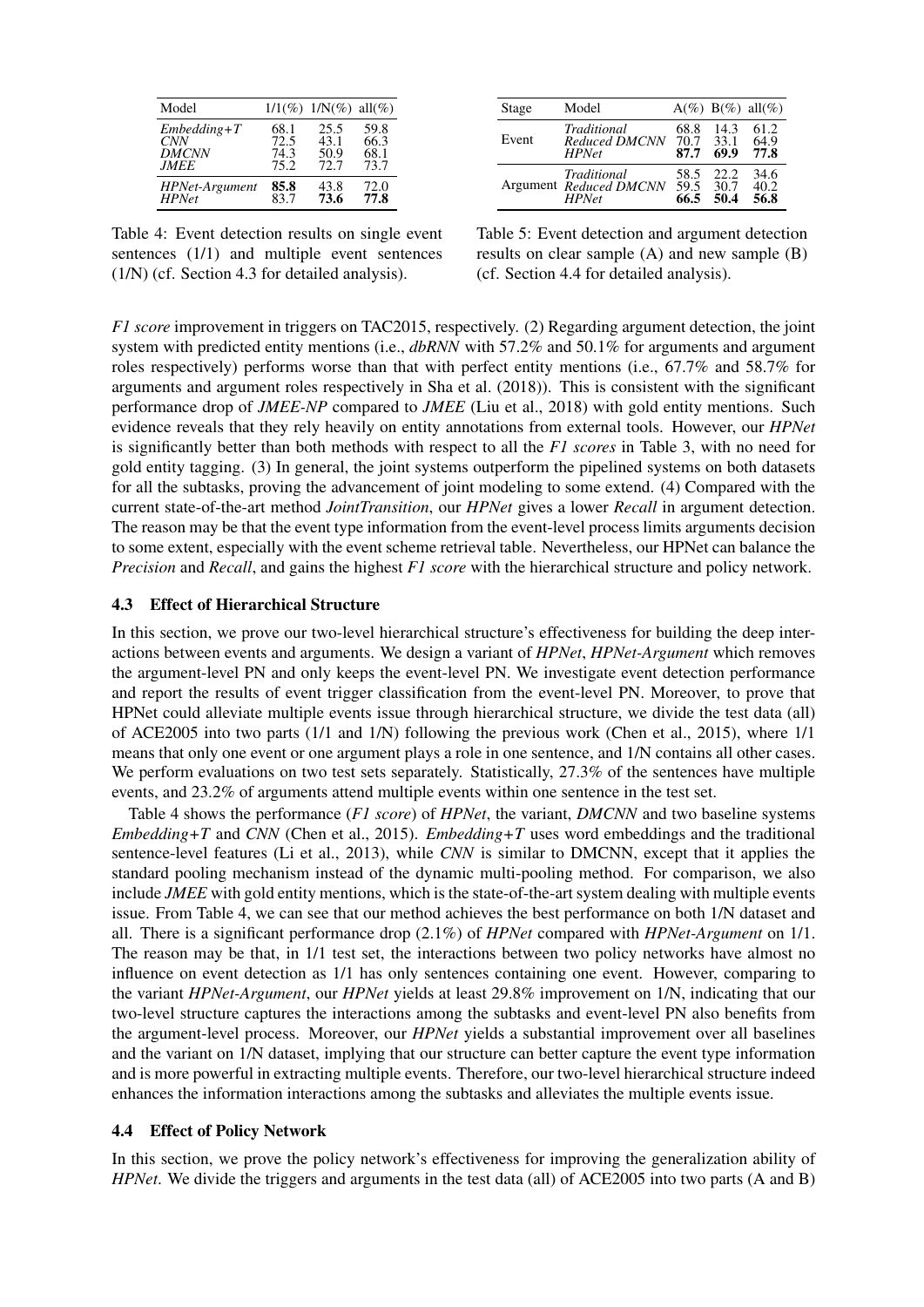

<span id="page-8-1"></span>Figure 3: Top eight event type for trigger identification errors (cf. Section [4.5](#page-8-0) for detailed analysis).

following the previous work [\(Chen et al., 2015\)](#page-9-2), where situation A represents the triggers or arguments appearing in both the training set and the test set, and situation B denotes all other cases. Statistically, 34.9% of the triggers and 83.1% of the test set's arguments never appear to be the same event type in the training set. We perform evaluations and report the results in event detection and argument detection.

Table [5](#page-7-3) gives the results (*F1 score*) of *HPNet*, two baselines *Traditional* and *Reduced DMCNN*. *Traditional* is described in previous work [\(Li et al., 2013\)](#page-10-6) as the traditional method, and *Reduced DMCNN* is simplified DMCNN which only uses word embedding as lexical feature [\(Chen et al., 2015\)](#page-9-2). In Table [5,](#page-7-3) our *HPNet* makes significant improvements compared with the above methods in the classification of both events and arguments under all situations. Noticeably, there is a significant performance gap between situation A and situation B. All the methods suffer from data sparsity and could not adequately handle a situation where a trigger or an argument does not appear in the training data. However, significant improvements (at least 36.8% for events and 19.7% for arguments) of *HPNet* can be observed on situation B. This occurs because the policy network adaptively communicates with the environments (also new environments) to obtain the knowledge and uses rewards to guide the learning for the subtasks. As a result, it is more powerful in dealing with generalized data and improving the generalization ability of *HPNet*.

### <span id="page-8-0"></span>4.5 Error Analysis

To analyze our method's operation on event detection, we notice from Table [3](#page-6-3) that the event trigger classification performance is quite close to that of the trigger identification, suggesting that the main errors lie in the event trigger identification. So we examine the predicted results of the event to determine each event type's contributions to the trigger identification errors. There are two types of errors (MISSED and INCORRECT) where MISSED denotes that a trigger is missed during evaluation and INCORRECT indicates that a trigger is incorrectly detected. We report the top eight event types which appear in the errors and their proportion over the total numbers of errors in Figure [3.](#page-8-1) These top eight event types account for more than 90% of all errors.

As we can see from the Figure [3,](#page-8-1) the majority of errors relate to missing triggers. The rest of IN-CORRECT errors involve spurious triggers (e.g., a non-trigger word is classified to a specific event type) and misclassified triggers (e.g., a trigger of event End-Position is mistaken for event Attack). Attack and Transport are the event types that account for a large percentage of both errors. A closer look at the errors reveals that the MISSED errors are mainly due to lexical sparsity. For example, in the following sentence:

*Vivendi earlier this week ... that it planned to shed its entertainment assets ...*

Our model fails to decide the "shed" as an event Transfer-Ownership as it never saw "shed" with this sense during training and rarely saw that in testing. Although using a policy network can improve the generalization ability and alleviate the data sparsity issue to some extend, some instances are also necessary for the policy network to guide policy learning. The INCORRECT errors mainly result from ambiguous context. For example, in the following sentence:

*... Davies is scheduled to leave, to become the chairman of the London.*

The word "leave" (event End-Position) can be easily misinterpreted as an event Movement due to its ambiguous context words "scheduled" and "London". The ambiguity of contexts requires better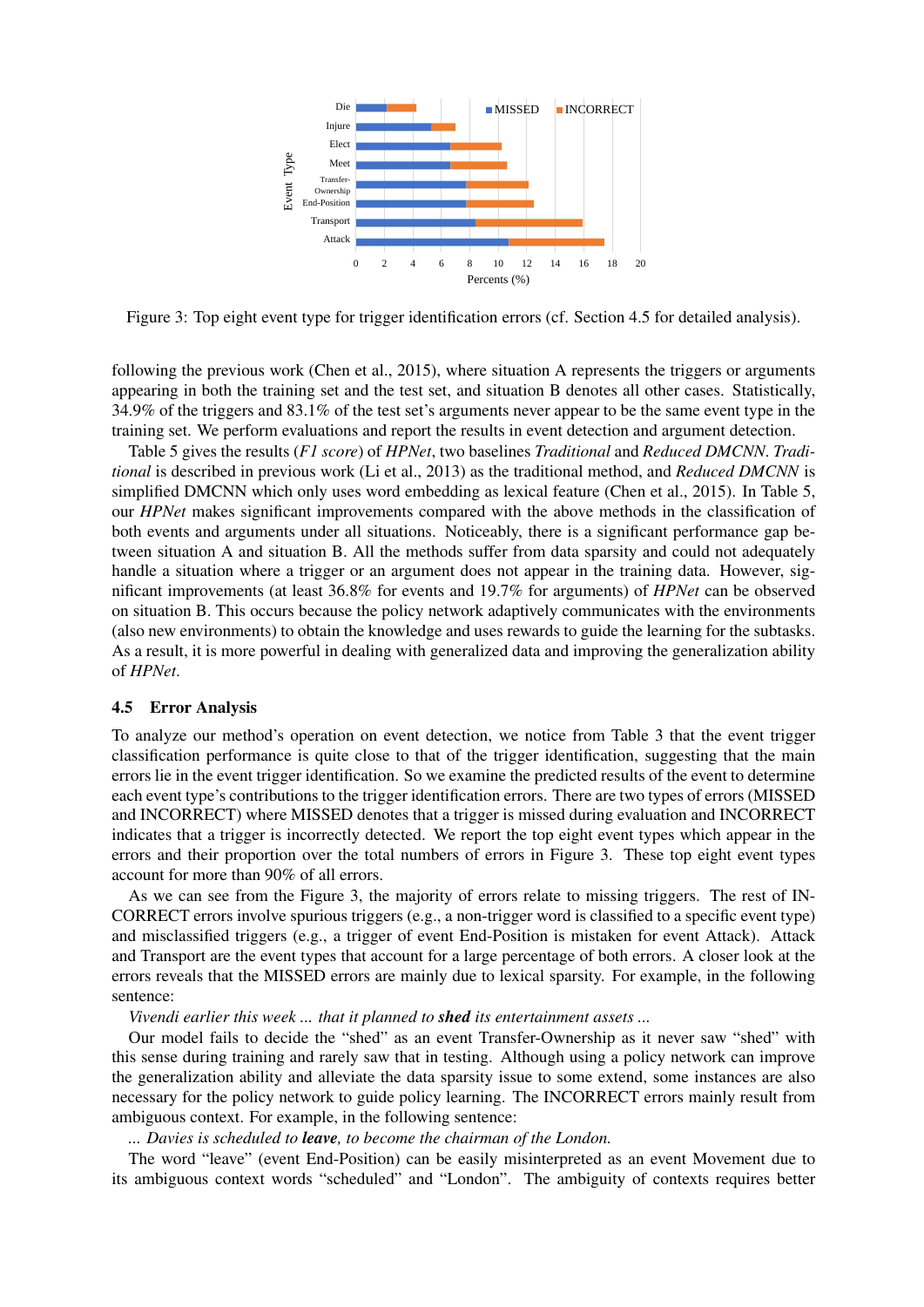modeling of the input sentence. Other reasons for both types of event detection errors include complex languages such as metaphor, idioms, and sarcasm, which require lavish background knowledge and deeper reasoning.

For argument detection, we notice from Table [3](#page-6-3) that the performance of event argument identification (60.9%) is better than that of argument role classification (56.8%). This suggests that a large number of correctly identified arguments cannot be classified properly. Among the misclassified arguments, many errors (87.3%) come from incorrect roles (e.g., an argument with role Target is misclassified as that with role Agent). The remaining errors (12.7%) are associated with incorrect event type (i.e., an argument role is correctly classified but is assigned to an incorrect event type). A closer look at the errors shows that the majority of incorrect roles belongs to co-occurring antonymous roles, such as the argument "Hassan" (with role Target) in the following sentence:

*British officials say they believe Hassan was a blindfolded woman seen being shot in the head ...*

The model wrongly detects that "Hassan" refers to the Attacker who conducted the "shot" while "woman" was the Target of the "shot". This is mainly due to the complex context between the words "Hassan" and "shot". Similar confusable roles include Attacker/Victim, Origin/Destination, assigner/receiver and so on.

## <span id="page-9-3"></span>5 Conclusion

This paper presents a novel model *HPNet*, which approaches event extraction via a hierarchical policy network. In *HPNet*, the extraction process follows a two-level hierarchical structure: an event-level PN for events and an argument-level PN for participating arguments. Thanks to the hierarchical structure, *HPNet* is good at modeling deep information interactions among the subtasks, and particularly better in dealing with the multiple events issue. Comprehensive experiments demonstrate that our *HPNet* outperforms the state-of-the-art methods. As future work, this *HPNet* will be applied in cross-event or cross-document EE.

Acknowledgements This work was partially supported by Ministry of Science and Technology of China under grants No. 2020AAA0108800, NSFC under grants Nos. 61872446 and 61902417, and NSF of Hunan Province under grant No. 2019JJ20024.

## **References**

- <span id="page-9-2"></span>Yubo Chen, Liheng Xu, Kang Liu, Daojian Zeng, and Jun Zhao. 2015. Event extraction via dynamic multi-pooling convolutional neural networks. In *Proceedings of the 53rd Annual Meeting of the Association for Computational Linguistics and the 7th International Joint Conference on Natural Language Processing of the Asian Federation of Natural Language Processing, ACL 2015, July 26-31, 2015, Beijing, China, Volume 1: Long Papers*, pages 167–176.
- <span id="page-9-1"></span>Naomi Daniel, Dragomir Radev, and Timothy Allison. 2003. Sub-event based multi-document summarization. In *the HLT-NAACL 03 on Text summarization workshop-Volume 5. Association for Computational Linguistics, 9–16*.
- <span id="page-9-5"></span>Ling Ding, Shengbin Jia, Xiaojun Chen, and Yang Xiang. 2018. Joint chinese event extraction via gated hybrid representation and mask-based information filtering. In *Transactions on Asian Language Information Processing*.
- <span id="page-9-4"></span>Jun Feng, Minlie Huang, Li Zhao, Yang Yang, and Xiaoyan Zhu. 2018. Reinforcement learning for relation classification from noisy data. In *Proceedings of the Thirty-Second AAAI Conference on Artificial Intelligence, (AAAI-18), the 30th innovative Applications of Artificial Intelligence (IAAI-18), and the 8th AAAI Symposium on Educational Advances in Artificial Intelligence (EAAI-18), New Orleans, Louisiana, USA, February 2-7, 2018*, pages 5779–5786.
- <span id="page-9-0"></span>Goran Glavas and Jan Snajder. 2014. Event graphs for information retrieval and multi-document summarization. *Expert Syst. Appl.*, 41(15):6904–6916.
- <span id="page-9-6"></span>Yu Hong, Di Lu, Dian Yu, Xiaoman Pan, Xiaobin Wang, Yadong Chen, Lifu Huang, and Heng Ji. 2015. RPI BLENDER TAC-KBP2015 system description. In *Proceedings of the 2015 Text Analysis Conference, TAC 2015, Gaithersburg, Maryland, USA, November 16-17, 2015, 2015*.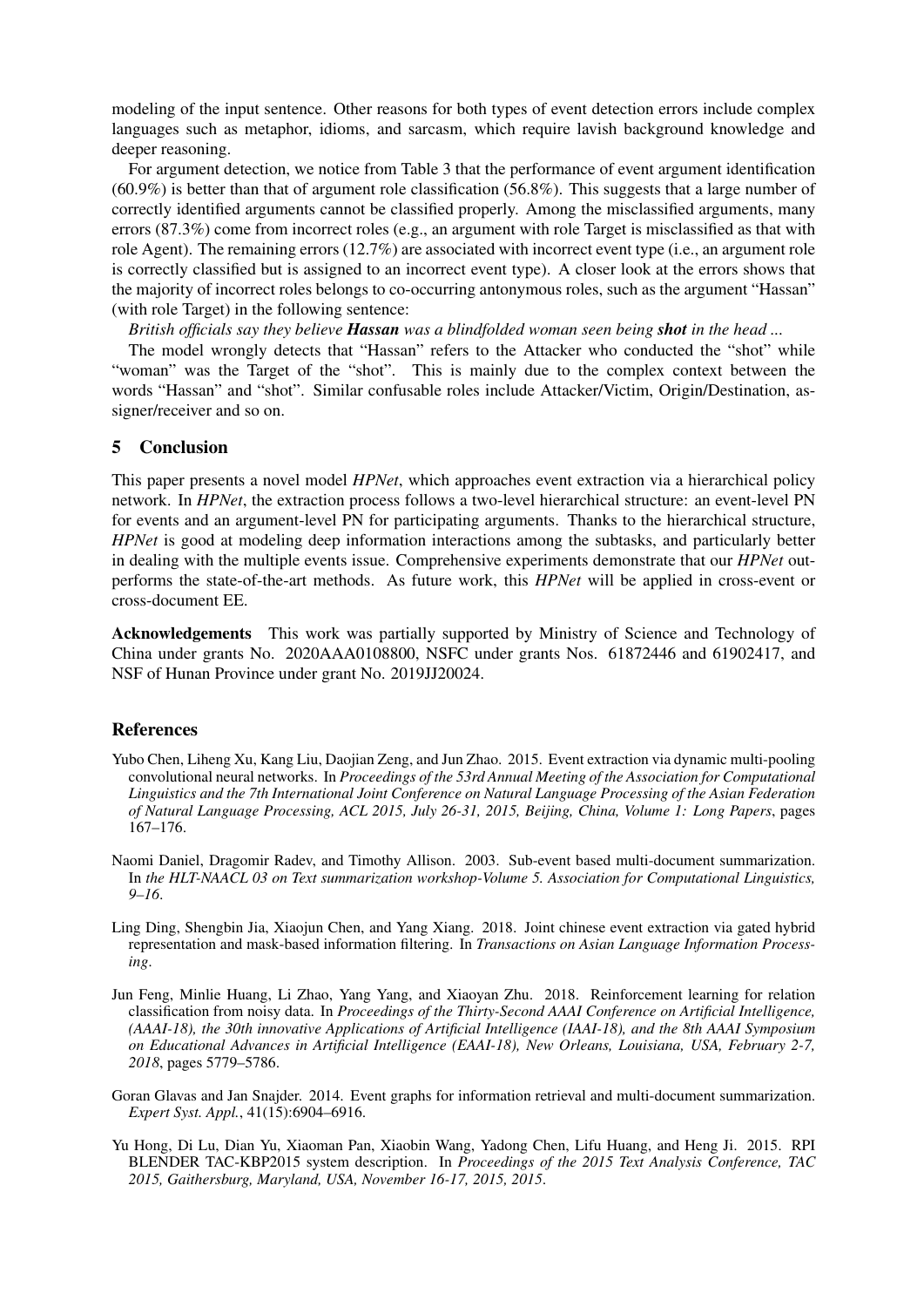- <span id="page-10-13"></span>Heng Ji and Ralph Grishman. 2008. Refining event extraction through cross-document inference. In *ACL 2008, Proceedings of the 46th Annual Meeting of the Association for Computational Linguistics, June 15-20, 2008, Columbus, Ohio, USA*, pages 254–262.
- <span id="page-10-6"></span>Qi Li, Heng Ji, and Liang Huang. 2013. Joint event extraction via structured prediction with global features. In *Proceedings of the 51st Annual Meeting of the Association for Computational Linguistics, ACL 2013, 4-9 August 2013, Sofia, Bulgaria, Volume 1: Long Papers*, pages 73–82.
- <span id="page-10-7"></span>Xiao Liu, Zhunchen Luo, and Heyan Huang. 2018. Jointly multiple events extraction via attention-based graph information aggregation. In *Proceedings of the 2018 Conference on Empirical Methods in Natural Language Processing, Brussels, Belgium, October 31 - November 4, 2018*, pages 1247–1256.
- <span id="page-10-0"></span>David McClosky, Mihai Surdeanu, and Christopher D. Manning. 2011. Event extraction as dependency parsing. In *The 49th Annual Meeting of the Association for Computational Linguistics: Human Language Technologies, Proceedings of the Conference, 19-24 June, 2011, Portland, Oregon, USA*, pages 1626–1635.
- <span id="page-10-12"></span>Teruko Mitamura, Zhengzhong Liu, and Eduard H. Hovy. 2015. Overview of TAC KBP 2015 event nugget track. In *Proceedings of the 2015 Text Analysis Conference, TAC 2015, Gaithersburg, Maryland, USA, November 16-17, 2015, 2015*.
- <span id="page-10-1"></span>Thien Huu Nguyen and Ralph Grishman. 2018. Graph convolutional networks with argument-aware pooling for event detection. In *Proceedings of the Thirty-Second AAAI Conference on Artificial Intelligence, (AAAI-18), the 30th innovative Applications of Artificial Intelligence (IAAI-18), and the 8th AAAI Symposium on Educational Advances in Artificial Intelligence (EAAI-18), New Orleans, Louisiana, USA, February 2-7, 2018*, pages 5900– 5907.
- <span id="page-10-2"></span>Trung Minh Nguyen and Thien Huu Nguyen. 2019. One for all: Neural joint modeling of entities and events. In *The Thirty-Third AAAI Conference on Artificial Intelligence, AAAI 2019, The Thirty-First Innovative Applications of Artificial Intelligence Conference, IAAI 2019, The Ninth AAAI Symposium on Educational Advances in Artificial Intelligence, EAAI 2019, Honolulu, Hawaii, USA, January 27 - February 1, 2019*, pages 6851–6858.
- <span id="page-10-14"></span>Jeffrey Pennington, Richard Socher, and Christopher D. Manning. 2014. Glove: Global vectors for word representation. In *Proceedings of the 2014 Conference on Empirical Methods in Natural Language Processing, EMNLP 2014, October 25-29, 2014, Doha, Qatar, A meeting of SIGDAT, a Special Interest Group of the ACL*, pages 1532–1543.
- <span id="page-10-4"></span>Hoifung Poon and Lucy Vanderwende. 2010. Joint inference for knowledge extraction from biomedical literature. In *Human Language Technologies: Conference of the North American Chapter of the Association of Computational Linguistics, Proceedings, June 2-4, 2010, Los Angeles, California, USA*, pages 813–821.
- <span id="page-10-10"></span>Pengda Qin, Weiran Xu, and William Yang Wang. 2018. Robust distant supervision relation extraction via deep reinforcement learning. In *Proceedings of the 56th Annual Meeting of the Association for Computational Linguistics, ACL 2018, Melbourne, Australia, July 15-20, 2018, Volume 1: Long Papers*, pages 2137–2147.
- <span id="page-10-5"></span>Sebastian Riedel and Andrew McCallum. 2011. Fast and robust joint models for biomedical event extraction. In *Proceedings of the 2011 Conference on Empirical Methods in Natural Language Processing, EMNLP 2011, 27-31 July 2011, John McIntyre Conference Centre, Edinburgh, UK, A meeting of SIGDAT, a Special Interest Group of the ACL*, pages 1–12.
- <span id="page-10-8"></span>Sebastian Riedel, Hong-Woo Chun, Toshihisa Takagi, and Jun'ichi Tsujii. 2009. A markov logic approach to bio-molecular event extraction. In *Proceedings of the BioNLP 2009 Workshop Companion Volume for Shared Task, BioNLP@HLT-NAACL 2009 - Shared Task, Boulder, Colorado, USA, June 5, 2009*, pages 41–49.
- <span id="page-10-9"></span>Lei Sha, Feng Qian, Baobao Chang, and Zhifang Sui. 2018. Jointly extracting event triggers and arguments by dependency-bridge RNN and tensor-based argument interaction. In *Proceedings of the Thirty-Second AAAI Conference on Artificial Intelligence, (AAAI-18), the 30th innovative Applications of Artificial Intelligence (IAAI-18), and the 8th AAAI Symposium on Educational Advances in Artificial Intelligence (EAAI-18), New Orleans, Louisiana, USA, February 2-7, 2018*, pages 5916–5923.
- <span id="page-10-3"></span>Richard S. Sutton, David A. McAllester, Satinder P. Singh, and Yishay Mansour. 1999. Policy gradient methods for reinforcement learning with function approximation. In *Advances in Neural Information Processing Systems 12, [NIPS Conference, Denver, Colorado, USA, November 29 - December 4, 1999]*, pages 1057–1063.
- <span id="page-10-11"></span>Ryuichi Takanobu, Tianyang Zhang, Jiexi Liu, and Minlie Huang. 2019. A hierarchical framework for relation extraction with reinforcement learning. In *The Thirty-Third AAAI Conference on Artificial Intelligence, AAAI 2019, The Thirty-First Innovative Applications of Artificial Intelligence Conference, IAAI 2019, The Ninth AAAI Symposium on Educational Advances in Artificial Intelligence, EAAI 2019, Honolulu, Hawaii, USA, January 27 - February 1, 2019*, pages 7072–7079.